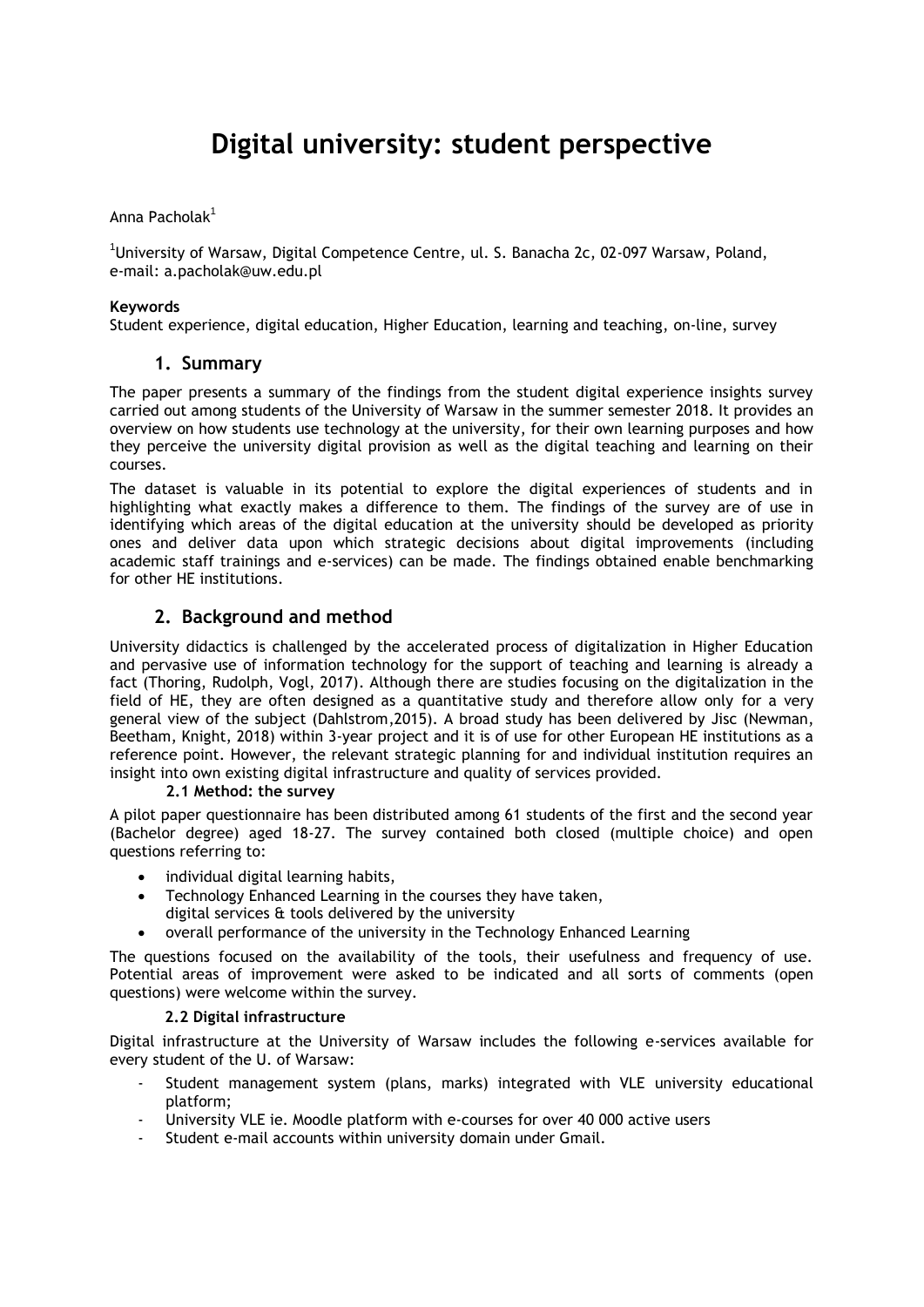# **3. Key findings**

## **3.1 Individual learning habits and digital experience**

The students were asked to assess their own ICT skills scored form 1 (very poor) to 6 (excellent) and experiences with digital technologies. The results have shown the highest excellence has been achieved in using mobile applications rating them as at least very good ones for over 85% of students and in high activity in social media (80%). On the contrary, their experience with webinars and videoconferences is very low pointing to 70% declaring it as poor. The average skills and experience (fair to good) were reported for activities such as usage of MS Office, collaborative tools like Google drive docs and on-line courses, by 50% of students.

Most of them (60%) have already taken part in the university on-line courses offered at the university educational platform and only 30% enrolled to MOOCs (at Coursera or edX) outside the university.

Students regularly used digital technologies in their own learning time. Half of them use digital devices on a regular basis (at least weekly) for learning time management, taking notes or making recording from the lectures or looking for the additional educational resources. 55% students discuss informally they learning with other students via social media on a weekly basis.

## 3.2 **Technology Enhanced Learning at the course**

Consistent use of the VLE is highly appreciated by students and more on-line courses are welcome. They increasingly rely on virtual access to learning and appreciate having lecture notes in advance and recordings they can revise from afterwards.

However, at no more than 30% of in-class courses, technology enhanced learning is applied on a weekly basis, according to the replies of students. Surprisingly, at 30% of classes the digital technologies are reported to not be used at all. The specific activities include: accessing on-line resources, on-line collaboration within the group, using educational games, quizzes and simulations. The activities mentioned are exactly what students expected to explore more at their face to face classes, stating (more than 50%), that they enhance their learning experience in this way, and thus they have a chance for better understanding of the lecture content.

The emphasis is put, however, on the appropriate use of digital technologies and a proper balance between digital resources used and face to face contact with the lecturer and colleagues. A good summary is the quotation of a reply to a question: "What activities do you perceive as useful ones at your courses?": "*Just the board and a feltpen could be used more. There are too many low quality and boring Power Point presentations."*

### **3.3.Digital services & tools provided by the university**

Overall performance of the university in the Technology Enhanced Learning was questioned. Access to reliable wifi was pointed as a highest priority for students. A mobile app facilitating access to the university student management system (schedule, marks etc.) was also highly demanded.

Similarly to other European students (Thoring, Rudolph, Vogl, 2017), access to e-books and on-line literature as well as a free of charge MS Office package to be delivered by the university are among the services/tools students would preferably like to see within the university provision.

Over 60% of all students wanted digital technologies to be used more on their course and at the university level and 30% were happy with the amount of digital technology currently in use.

## **4. Conclusions**

There is no doubt all the services referring to the student management system and their organisational life at the university are highly demanded, not only on-line but just mobile. The challenge is to make them in a user-friendly format.

Virtual Learning Environment is highly appreciated by students and more on-line courses are welcome. Should the university didactic be more digital? To some extent. There is no one-size-fitsall solution. The issue is to not just use the digital technologies more but in a wise and balanced manner with didactic awareness in mind.

Even though the survey was run for the University of Warsaw purposes, it can be scaled with other questionnaires. The outcomes of the survey deliver an overview of young people digital literacy skills, needs and expectations towards the digital education.